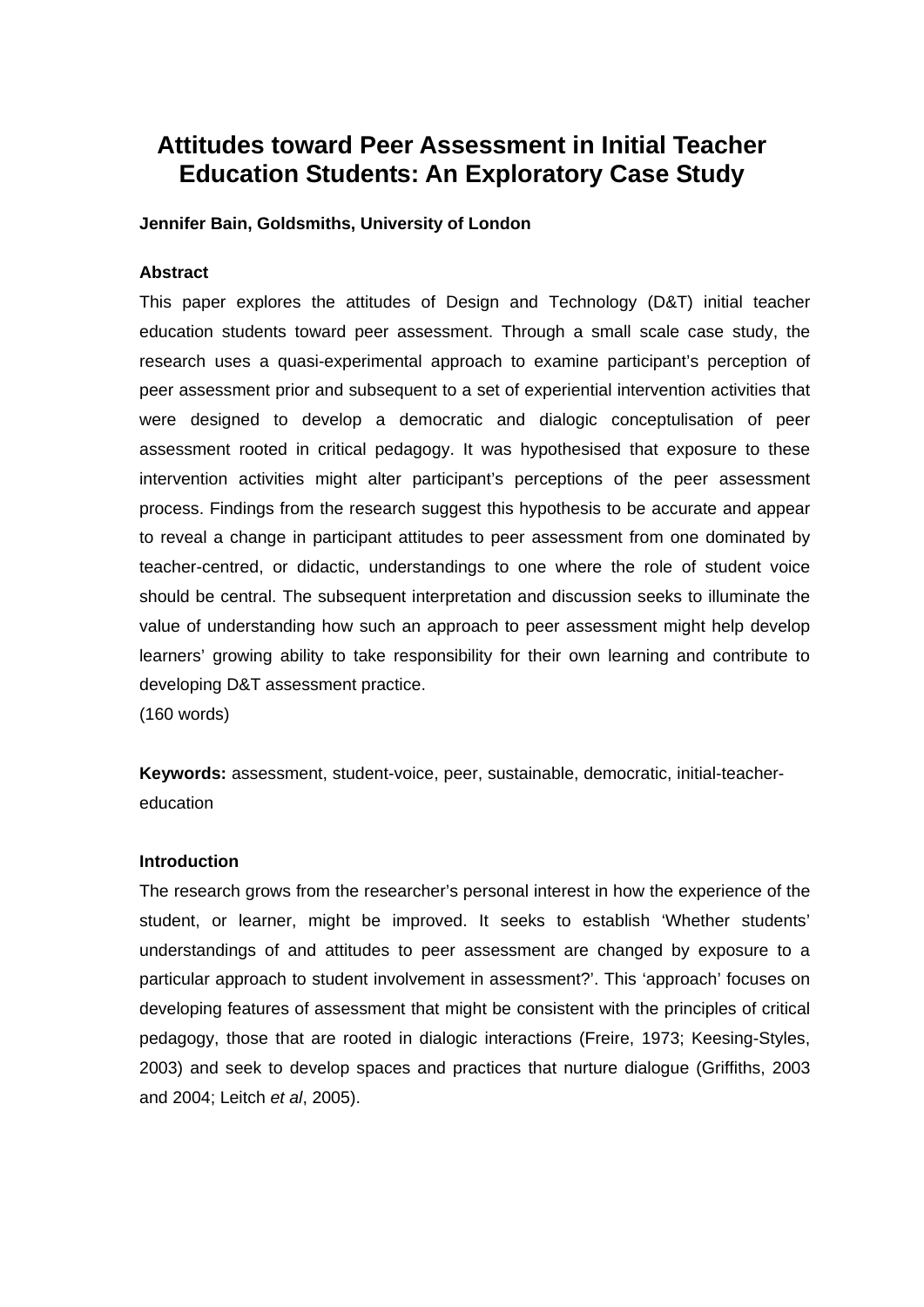### **Methodology**

The most appropriate strategy for the research was deemed to be an exploratory singlecase study, where the rationale for the single-case is revelatory (Yin, 1989). The researcher initially used a convenience sampling approach, selecting the D&T PGCE 2008 cohort at Goldsmiths, University of London, comprised of 52 students. The researcher then adopted a 'purposive' approach (Cohen, Manion and Morrison, 2003: 103), selecting 6 students for a group semi-structured interview.

The overriding decisions around data collection were based on the need to build as rich and meaningful a case study as possible. As such it was felt that employing more than one research method would also enhance rigour and avoid invalidation (Robson, 2002). Accordingly, questionnaires, given to participants shortly before and after exposure to the intervention activities, were considered a useful method to investigate user perspectives, attitudes and opinions of peer assessment (ibid). In addition, a semistructured group interview was considered appropriate in order to provide more focused empirical data by getting participants to talk about their understanding, perceptions and experiences of peer assessment (Cohen et al, 2003). Both the questionnaires and interview schedule were piloted, then refined to ensure data collection was more closely focused on the primary research question (Robson, 2002).

Data analysis was concerned with organising and making sense of the data, noting 'patterns, themes, categories and regularities' (Cohen *et al*, 2003:147) in order to address the research question. The research used a wider ethnographic stance to coding (Robson, 2002), using the conceptual framework for peer assessment rooted in critical pedagogy (Bain, 2009), to develop a list of categories prior to fieldwork, whilst incorporating a grounded theory approach (Glaser and Strauss, 1967), to allow for themes to emerge from analysis of data. Subsequently, the coding categories used were:

- potential of peer assessment to benefit learners
- purpose/ role of peer assessment
- dialogic interactions/ role of student voice in peer assessment

## **Pre- Intervention Findings**

The initial questionnaire sought to collect base data on participant understandings of attitudes to peer assessment. Selected examples of data are presented to illuminate key findings.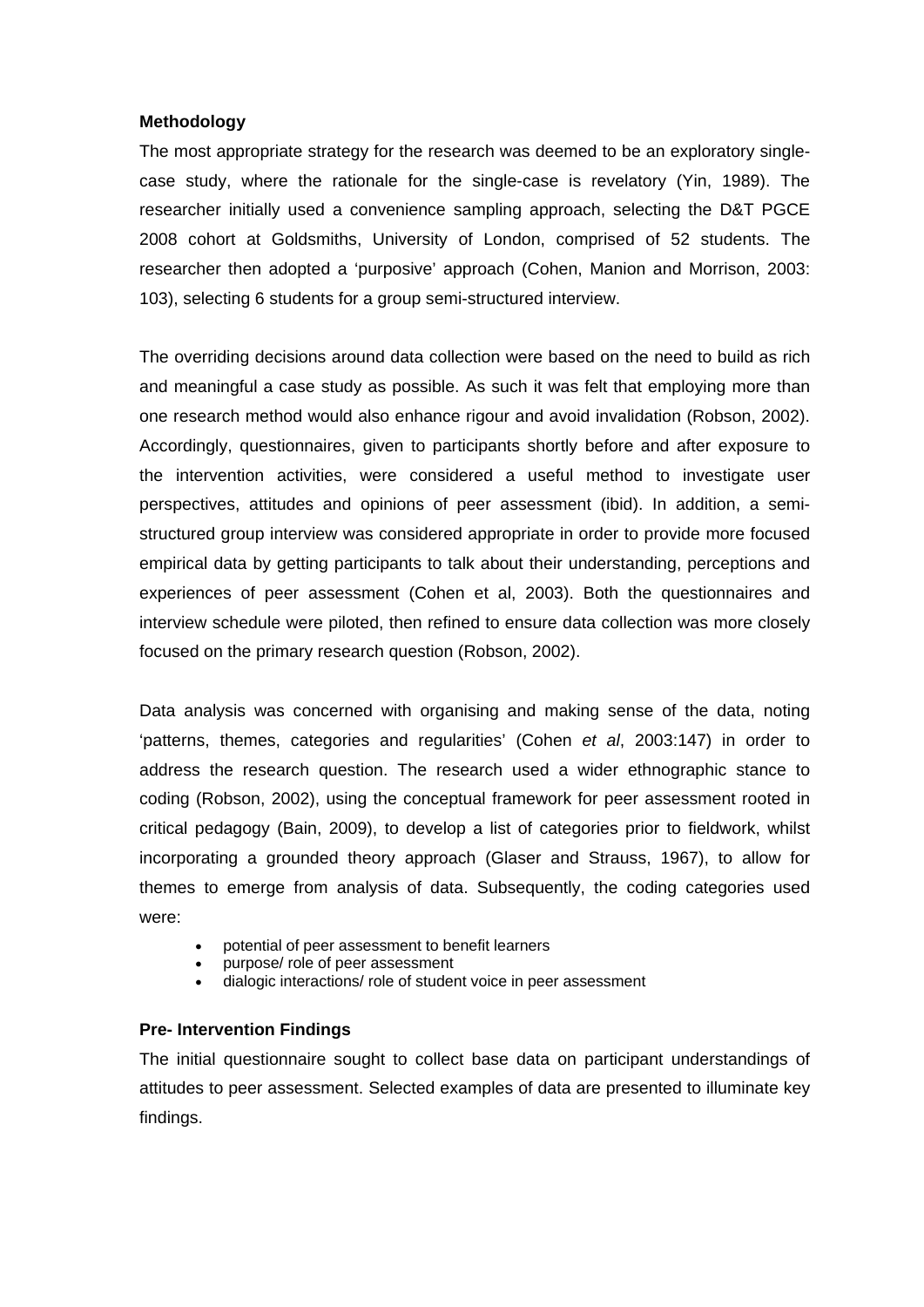On initial examination there appeared to be overwhelming agreement among participants that peer assessment was beneficial to learners, see figure 1.



Figure 1: Initial Questionnaire – question 1 response

However, when asked to describe the potential benefits of effective peer assessment, Q2, few participants appeared able to demonstrate more than a surface based understanding of what these might be, with 76% of responses including mention of the importance of feedback, evaluation, useful comments from peers, or answers of a similar nature.

When questioned about assessment criteria, many participants appeared to have a rather straightforward approach to how these should be developed, see figure 2.



Figure 2: Initial Questionnaire – question 3 response

Most participants felt the teacher/tutor should decide assessment criteria, and when questioned on what they felt the most effective method of sharing criteria might be, the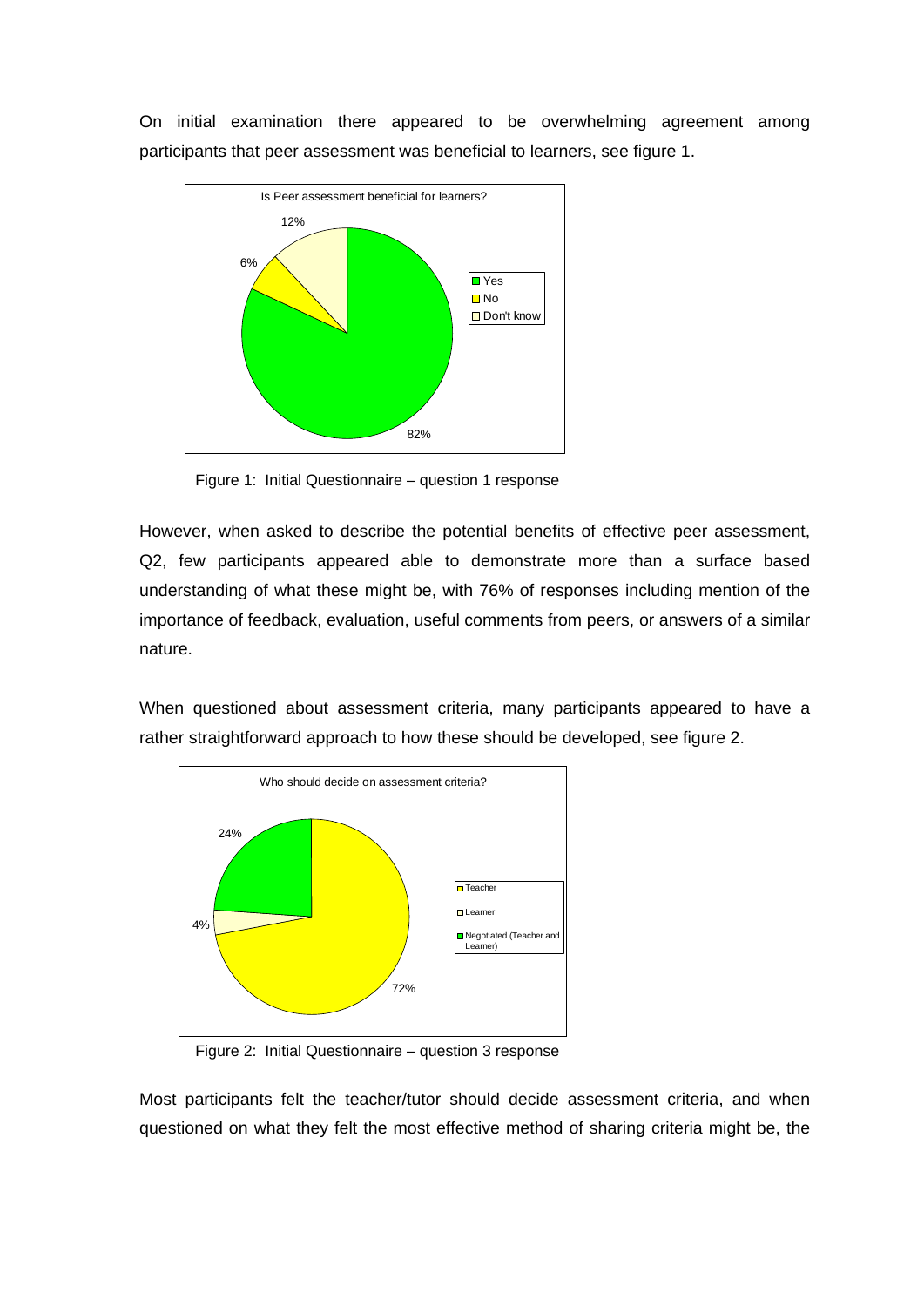majority of responses fell into three categories, see figure 3, that, again, appear to indicate a limited understanding as to how this might be done.



Figure 3: Initial Questionnaire – question 5 response

Perhaps of most interest to the researcher, was that the majority of participants (86%) felt that understanding of assessment criteria might be a pre-requisite for effective feedback from peers, Q6, identified by them as one of the main benefits of peer assessment. Yet, as indicated above, few appeared to link this engagement and understanding with how assessment criteria were developed and shared.

Although 62% of participants indicated that they had 'little' or 'no' 'taught' experience of peer assessment, Q7, most appeared to have quite firm ideas as to its primary purpose, as illustrated in the response to Q8.



Figure 4: Initial Questionnaire – question 8 response

When the researcher started to code around the role of student voice, this started to reveal a quite comprehensive picture of where participants believed responsibility for assessment, including peer assessment, lay, typified by the following comment:

Initial Questionnaire Q9: Who do you believe should be responsible for assessing student work?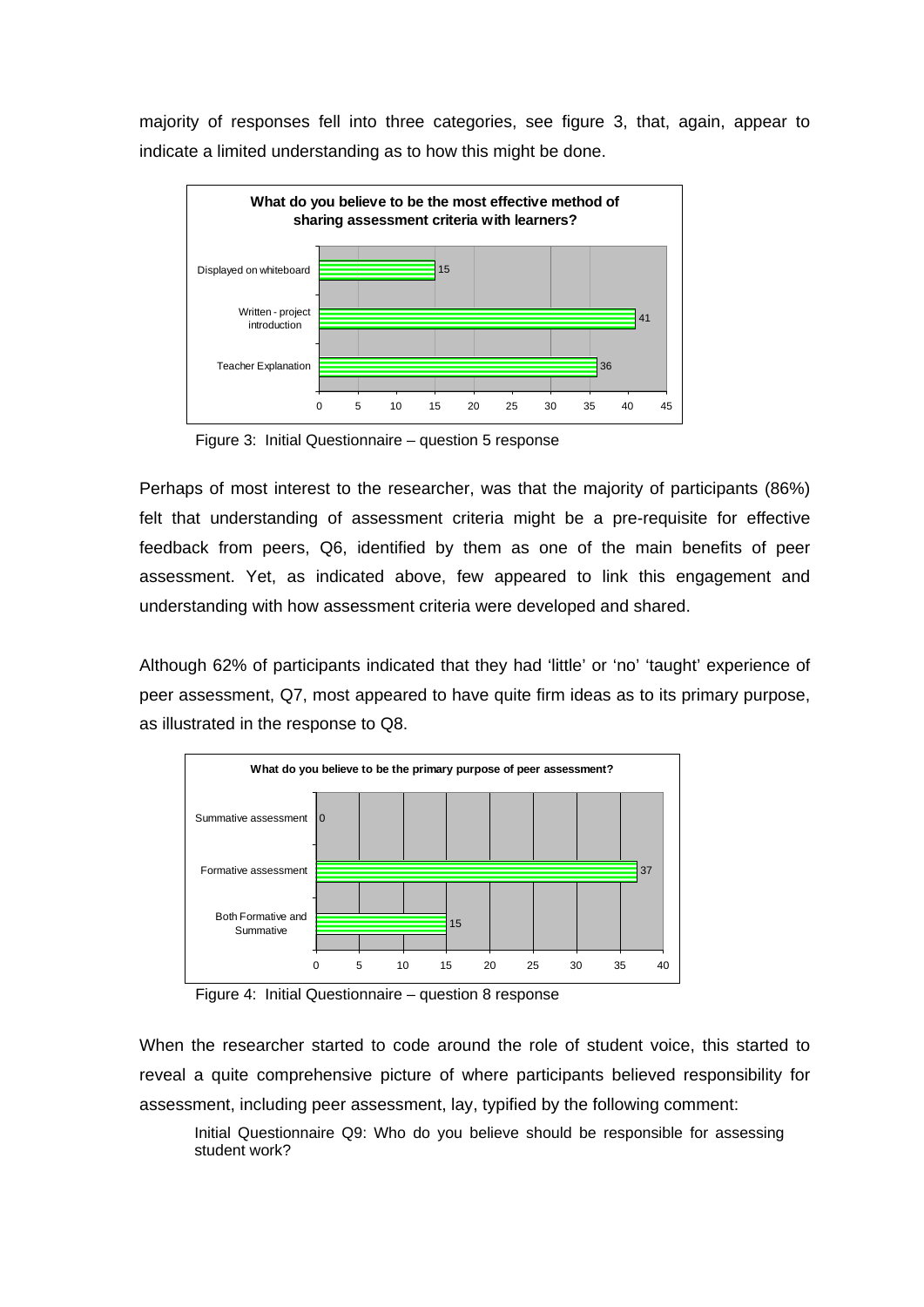Participant I-24 Response: The teacher- but ultimately working with the department.

Most participants (86%) felt that they would be able to design and administer a peer assessment activity, Q11. While, interestingly, 78% indicated that learners did not need to be involved in the design of such an activity, Q12. When questioned about how such an activity might look, Q13, 44% of responses indicated that participants might most commonly employ a worksheet approach, supported by group discussion.

When asked to focus on their own learning experiences the participant responses appear to reveal several interesting contradictions. All participants indicated that they had experience of being assessed with and by peers, Q14. However, of responses to Q15 – Was your peer assessment experience(s) beneficial to your learning?, 58% responded positively, somewhat contradicting the response to Q1. When asked to outline why?, Q16, participants who responded positively to both Q1 and Q15 provided some interesting answers. Most appeared to value feedback from a source other than the teacher, the sense of empowerment the peer assessment brought, direct involvement in assessment and having a say (or voice). Illustrative of this was the following response:

Participant I-33 Response: having a say, having the chance to comment and be commented on, more honest feedback.

Those (42%) who responded positively to Q1 and negatively to Q15 also provided some interesting if apparently contradictory answers. Despite indicating in Q2 that peer feedback was of great benefit to learners it appears, that when grades were at stake, this feedback was of little interest. In addition it appears that, for many participants in this group, the teacher driven and 'tick box' nature of peer assessment reduced its value :

Participant I-50 Response: Paper based, tokenistic.

Participant I-5 Response: It was badly timed, when I was focused on improving my grade and needed feedback from my tutor on how to do that.

When questioned on assessment criteria, Q17, 100% of participants indicated that, in their experience, criteria were decided by the teacher. Further analysis of the data started to uncover some issues with the generic nature of the assessment criteria, Q18:

Participant I-4: Contradiction in the marking system, there were criteria but in reality it was marked by someone's opinion.

Lastly, 94 % of participants indicated in their response to Q20 that they had some reservations about their peer's ability to award marks or grades.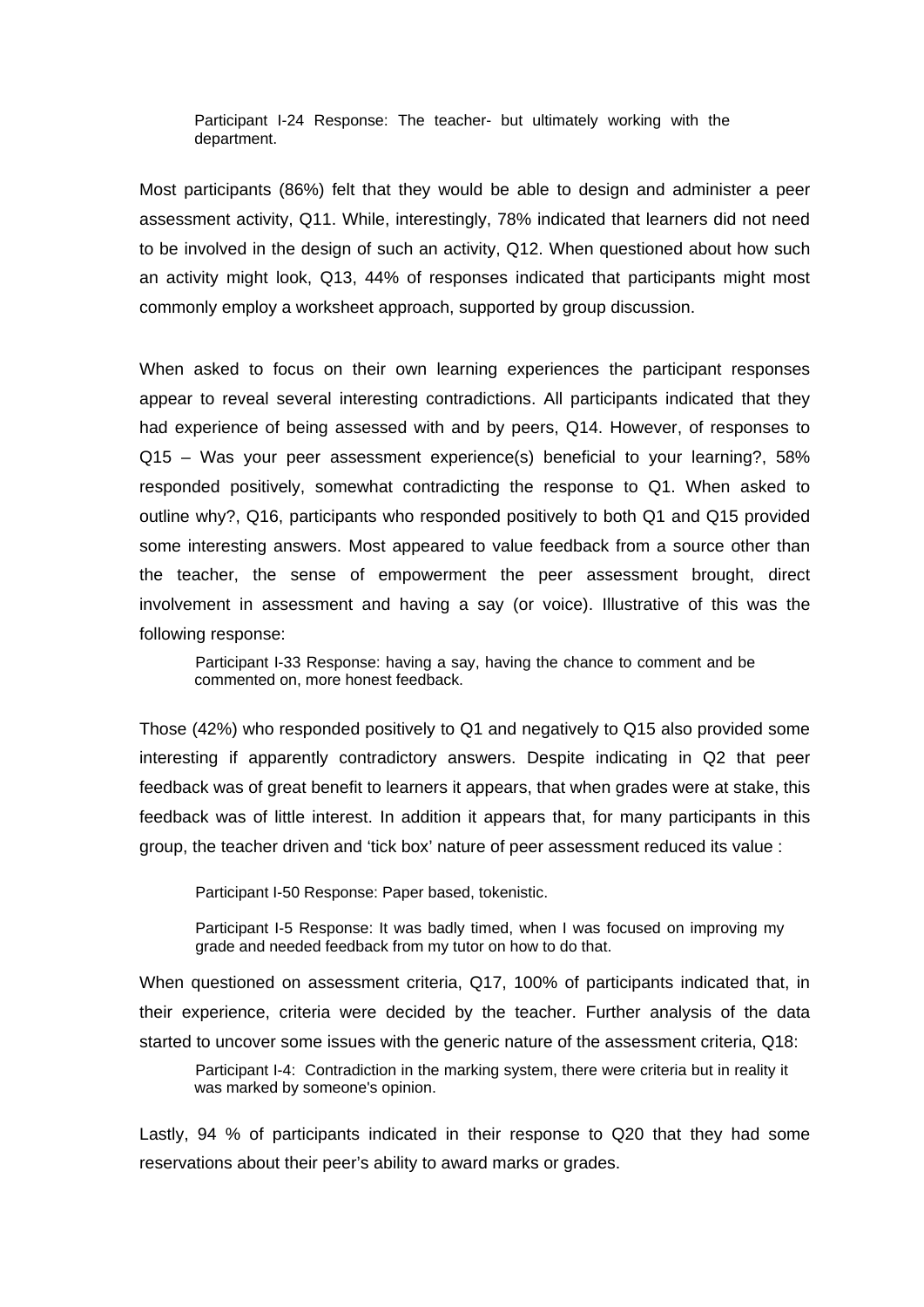#### **Intervention Activities**

The intervention activities were designed to help develop theoretical understandings of peer assessment rooted in critical pedagogy, and to provide the opportunity for students to experience this approach first hand. This democratic and dialogic approach to peer assessment is about students and teachers working and learning together in partnership and seeks to maximise the power of assessment as a means of directing student learning (Boud, 1995; Knight, 1995; Black and William, 1998 and Falchikov, 2005).

Accordingly, the intervention activities focused on an approach to assessment that promoted exploration of assessment criteria, active engagement with learning tasks, use of feedback, care in the learning dialogue used and access to peer support. The activities were consistent with Boud's (2002) notion of 'sustainable assessment' and offered students insights into what might be termed 'collaborative assessment' (Falchikov, 2001) or 'participative assessment' (Reynolds and Trehan, 2000). This type of assessment can benefit student's critical thinking and social skills, personal and intellectual development and understanding of the assessment process itself (Tan, 2007).

The intervention activities drew on Race's (1994) 'ripple' model of experiential learning. The model is based on the premise that the most effective form of learning is experiential, or learning by doing. Race emphasises, along with Kolb (1984), the importance of developing a sense of 'ownership' - a process that he describes as digesting. This culminated in a peer assessment activity stretching over four months, designed to have both a formative and summative focus.

Firstly, in seminar 1, the participants were introduced to the peer assessed learning task, 'Exemplification of Creative Process'. Through this participants were given the opportunity to develop a theoretical perspective on the value of the approach to peer assessment outlined above.

Seminar 2, one week later, gave participants the opportunity to share their reflections on the approach to peer assessment outlined in seminar 1. Learners and tutors were able to engage in 'reflexive and collaborative dialogue' (Hounsell, 2007: 106), agreeing the structure and timing of their peer assessment process. Participants were split into groups of six and were given the opportunity to negotiate draft assessment criteria. Both seminar 1 and 2 were considered as 'modelling', a feature of effective peer assessment that describes preparatory activities that allow students to develop assessment criteria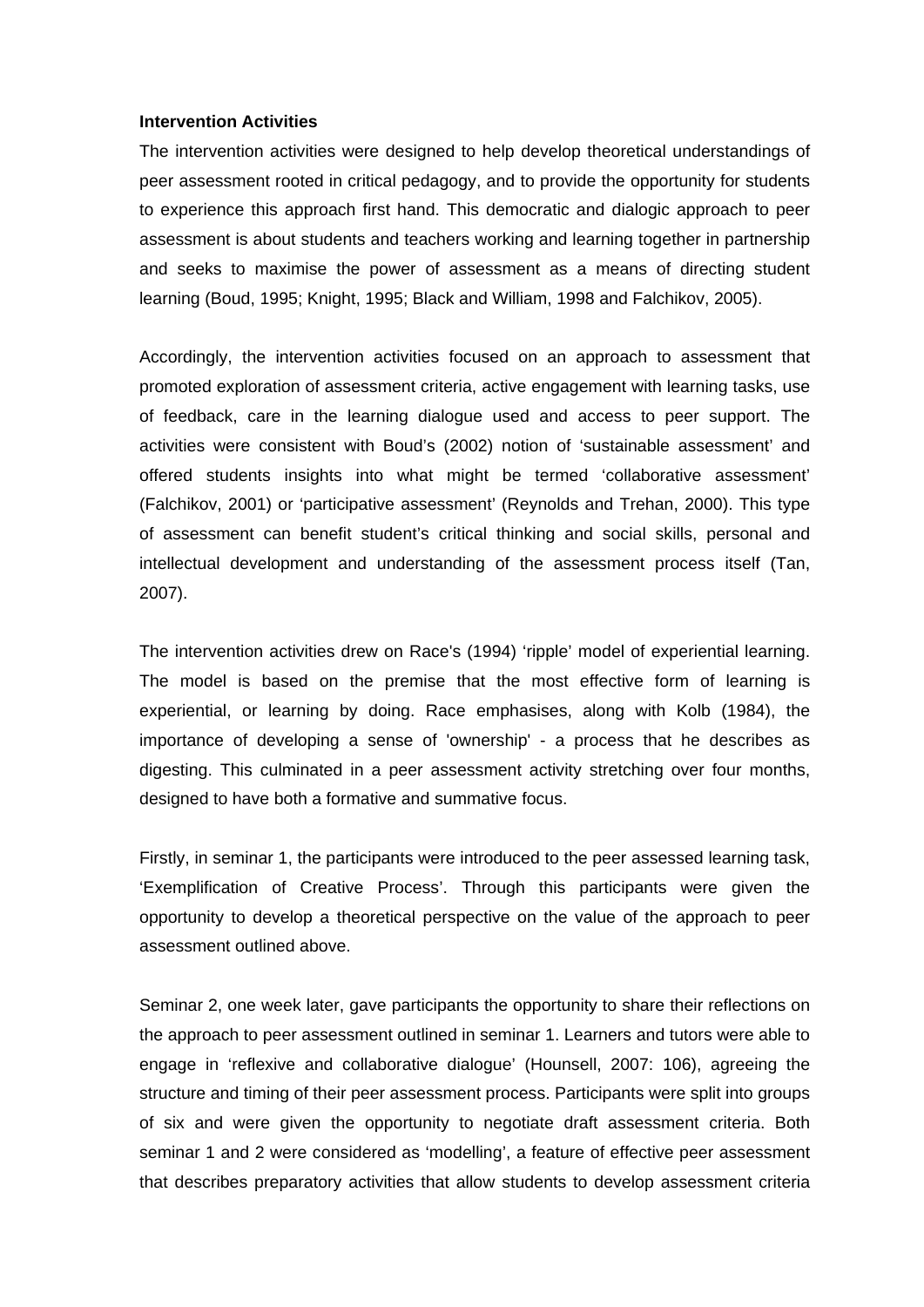and encourage ownership of these criteria (Falchikov, 2007). Over the next three weeks the peer assessment groups were given opportunities to discuss and refine their assessment criteria before, in seminar three, agreeing a final set of criteria. Three months later the groups came together for a half day activity to share their work and receive feedback and grades from their peers.

#### **Post-Intervention Findings**

Collection of post-intervention data focused on whether participant attitudes to and understandings of peer assessment had been changed by exposure to the intervention activities. Illustrative examples of data from the follow-up questionnaire and group semistructured interview, collectively termed post-intervention data, are presented in an integrated way to illuminate key findings.

Initial analysis of the post-intervention data indicated that whilst some participant understandings of and attitudes to peer assessment appeared unaltered, many appeared to have shifted considerably. Whilst this was not unexpected, given the direct nature of intervention, analysis again revealed some interesting insights.

There was still overwhelming agreement among participants (100%) that peer assessment was beneficial to learners, Q1. However, many participants demonstrated a broader understanding of the potential benefits of effective peer assessment. Illustrative of this was the following response:

Follow-up Questionnaire Q2: What do you now consider to be the potential benefits to learners of effective peer assessment?

Participant FU-33 Response: It can focus on learning about learning, higher order critical thinking. Feedback is more meaningful because assessment criteria are 'real'. It can engage, motivate and empower learners.

Perhaps one of the most significant shifts in attitude was illustrated in participant responses to Q3.

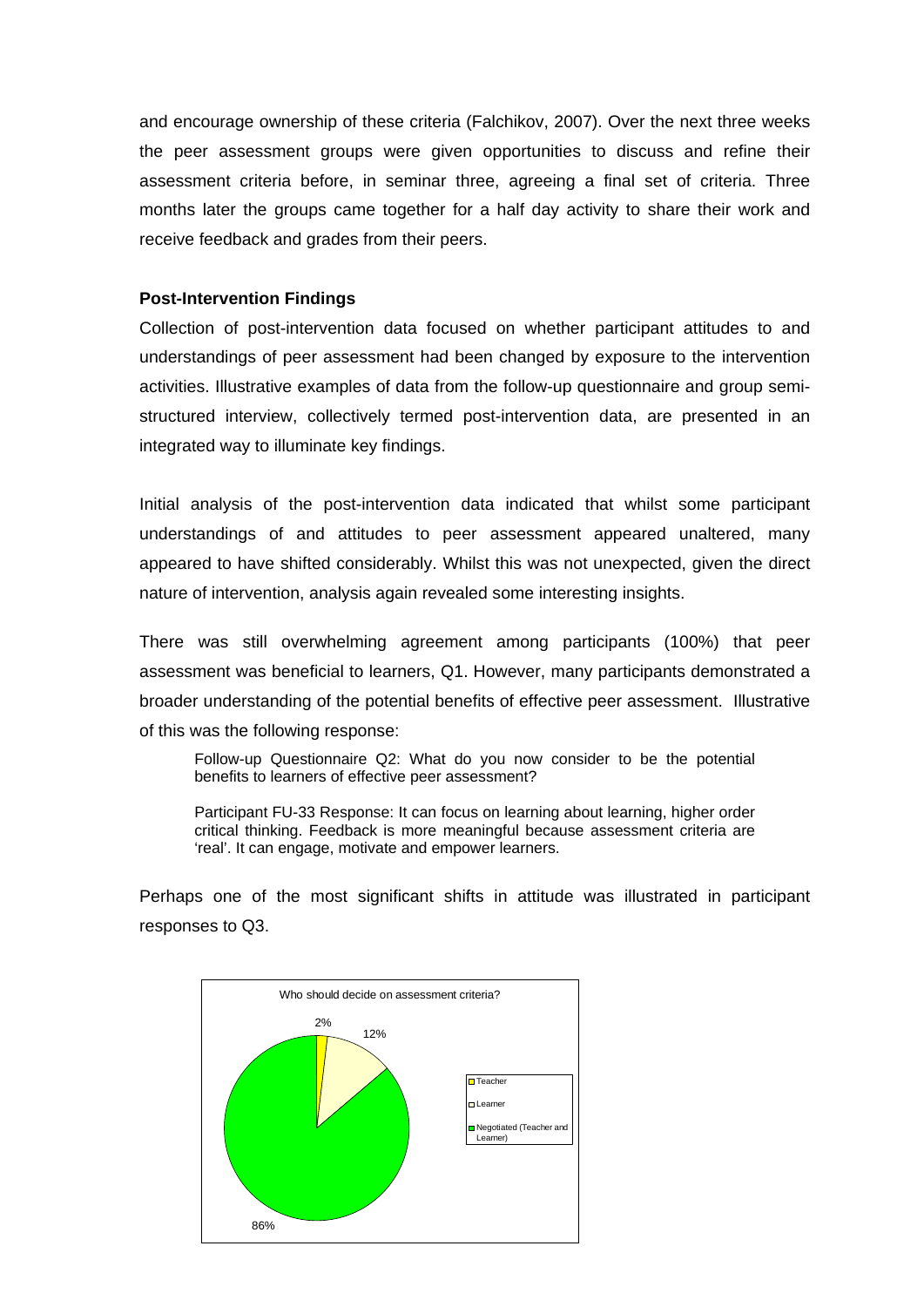Figure 5: Follow-up Questionnaire – question 3 response

Post-intervention, 98% of participants felt that assessment criteria should be negotiated or decided by the learner, a shift from 28% pre-intervention. When this was followed up in the post-intervention interview, the shift appears to be attributed to participants experience in being involved in an authentic process:

Participant Int-1(5) Response: It just made sense for us as learners to be involved, because you then really understand why this thing [the learning activity] is being done, what you should learn from it and what you'll get feedback or marks for.

In addition, through their responses to Q4, Q5 and Q6, participants appear to demonstrate considerable progress in understanding the link between how assessment criteria are selected and shared and the way in which learners are empowered to learn. When asked if they felt being taught about peer assessment had been beneficial to them, Q7, 90% of participants indicated that it had, with most indicating benefits to both their learning and teaching practice.

Most participants appear to retain the belief that the primary purpose of peer assessment should be formative, although there is an 11% shift towards participants who believe it may have a dual purpose.



Figure 6: Follow-up Questionnaire – question 7 response

However, perhaps the most startling shift was in participant's apparent endorsement of a central role for student voice in peer assessment, typified by the following comments:

Follow-up Questionnaire Q9: Who do you believe should be responsible for assessing student work?

Participant FU-14 Response: The responsibility should be shared. Learners should have a strong say, particularly in formative assessment.

Follow-up Questionnaire Q10: What say should learners have on how and when they are assessed?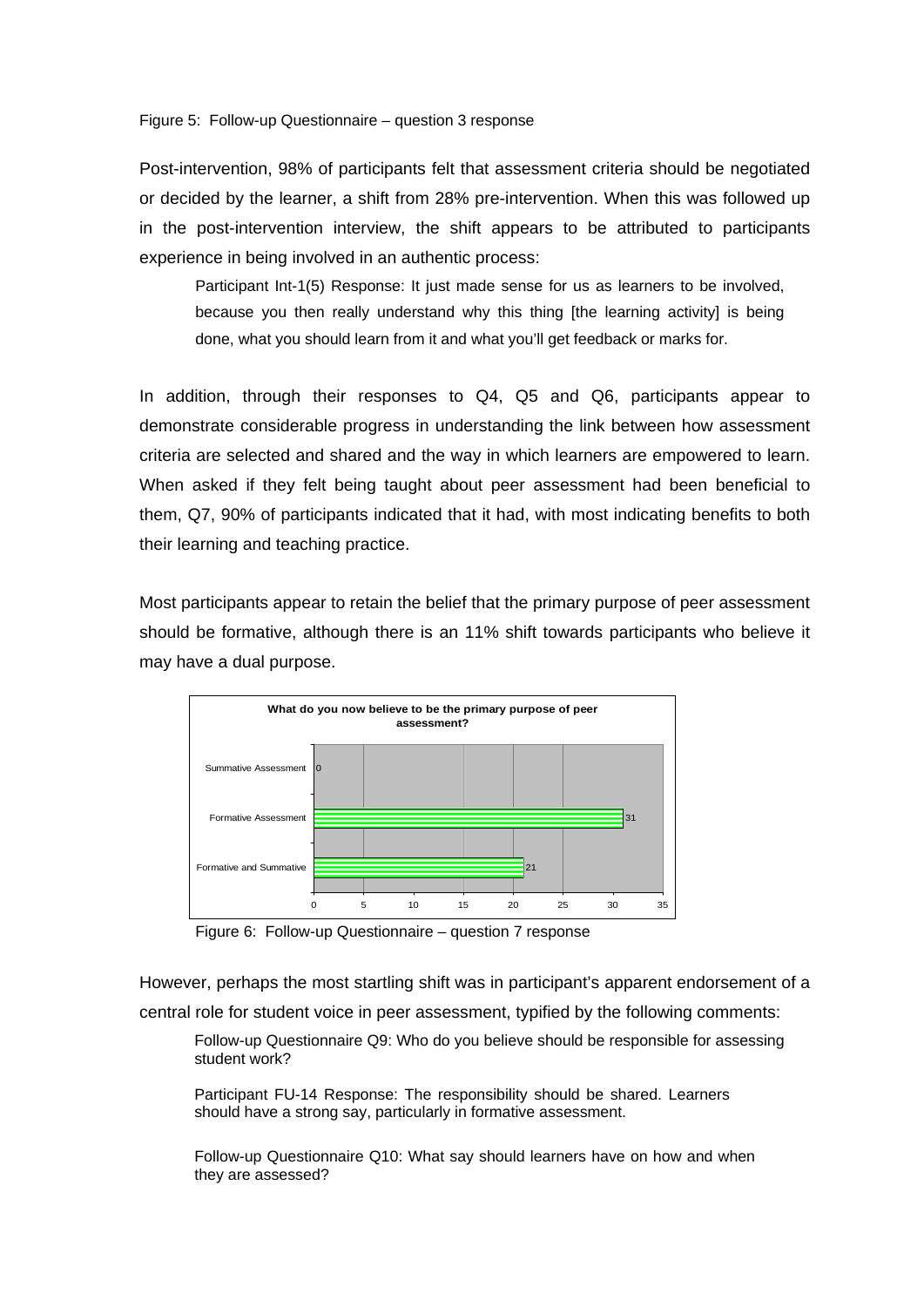Participant FU-13 Response: They should be fully involved, understanding how, why and what is being assessed.

The majority of participants (80%) indicated that they now believed learners should have a role in the design of peer assessment activities, Q12. When questioned again about how such an activity might look, Q13, participant responses now indicated a wider range of approaches, for example, peer discussion groups, learning-buddies, role-play activities to develop confidence, with 76% of responses indicating a role for student voice.

When asked to focus specifically on the intervention activities, Q15, Was this particular peer assessment experience beneficial to your learning?, 100% of participants answered yes, with most participants able to articulate what they had found of benefit, Q16. Of particular interest were those who had appeared disenfranchised in pre-intervention findings, for example:

Participant FU-44 Response: It was real, simple as that.

When questioned specifically on their involvement in decisions around assessment criteria, Q17, 97% of participants indicated that this was of particular value. Furthermore, interview data highlighted that participants felt that this approach to developing assessment criteria might have the potential to personalise learning in an authentic way.

Interviewer: You were able to decide on assessment criteria to assess your creative process. Was this a good thing?

Participant Int-3(26) Response: What I didn't expect was that we might have the same overall criteria, but focus on things that really mattered to us, I suppose have different weightings to criteria. I knew I needed to develop the ways I shared my creative process… so we agreed that that would be a major focus for me, whereas [name removed] needed to focus on aspects of realising her designs and that was an agreed focus for her.

However, 94 % of participants indicated in their response to Q18 that they still had reservations about their peer's ability to mark work. When this was probed further during the post-intervention interview, participants indicated that they preferred their tutor to take responsibility for awarding marks:

Participant Int-3(26): ...you need some sort of confirmation of how good you are and, for me, that comes from your lecturers, teachers whatever. Maybe it's a reassurance thing but it's important that they give you a mark.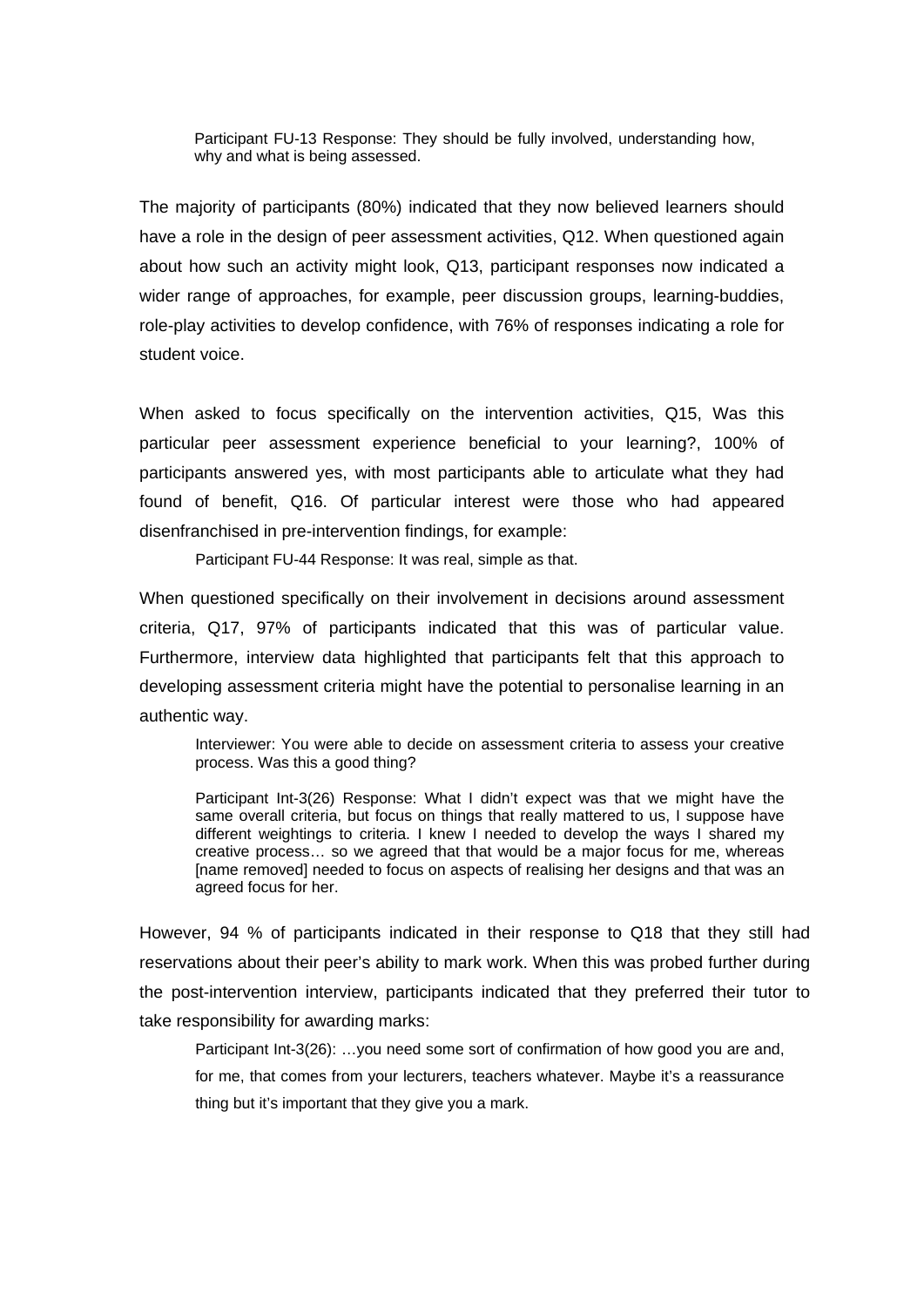Lastly, when asked how this experience might impact on their D&T classroom practice, Q19, almost all participants, 86%, indicated that it had the potential to change their practice in a variety of ways, and, again, they flagged up a role for student voice in peer assessment as central to this shift in practice:

Participant FU-31 Response: It highlighted to me how passive I expect my students to be, just accept what I tell you. I will definitely involve them more in making decisions about assessment, peer and self.

#### **Discussion and Conclusions**

This small scale study offers a number of insights into students' understandings of and attitudes to peer assessment. Pre-intervention findings showed that participants felt peer assessment to be of benefit to learning. However, they revealed the contradictory position that the D&T initial teacher education students find themselves in. When responding as teachers, the participant group appeared to reinforce the agenda of authority around assessment, the teacher is the one who knows, the learner is the one who listens (Freire, 1976; Boud, 2007).

However, as learners, their experiences as passive participants in peer assessment were highlighted as problematic. Their frustrations about the value of peer assessment were expressed through their concerns about the mismatch between tutor and student perceptions of assessment criteria (Hounsell, 2007). There seemed to be little experience of authentic dialogue around peer assessment and the consequence of this appears to be that participants struggled to see the value of such activities: unsure of what was being assessed, dependent on the tutor, seeking clues on how to succeed (Miller and Parlett, 1974).

Post-intervention data indicated a shift in understandings of and attitudes to peer assessment in several areas, most notably around a central role for student voice. Participants appeared to have a more integrated perspective as teacher and learner and highlighted the value of the intervention activities in developing their understanding of how negotiated, meaningful assessment criteria (Boud, 1995), had the potential to personalise learning. Many also valued the opportunity to engage in assessment that provided a more accurate representation of their knowledge and understanding (Brown and Knight, 1994).

Participants continued to express concern around their peer's competence in awarding marks (Fineman, 1981; Lapham and Webster, 1999), both pre and post-intervention.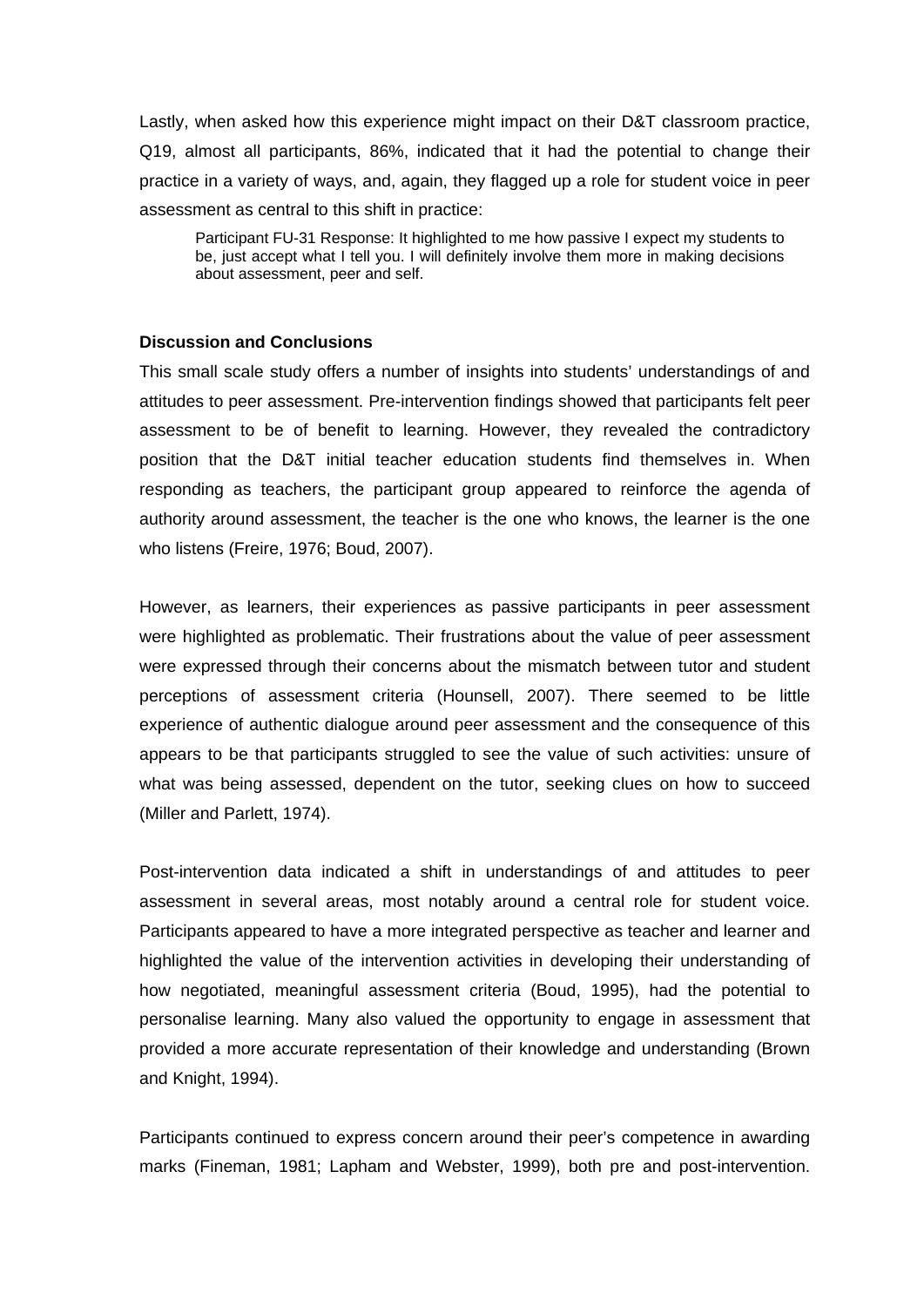Many of their post-intervention responses also indicate participants remain confused about how to relate formative and summative experiences, particularly when awarding marks or grades (Black and William, 1998).

In conclusion, it is asserted that there is evidence in this small scale exploratory case study that exposure to intervention activities, such as peer assessment rooted in critical pedagogy, has the potential to change D&T PGCE students' understandings of and attitudes to assessment. The evidence also suggests that participants would value the opportunity to introduce this kind of authentic and democratic assessment into their classroom practice and that it has strengthened their understanding of how a range of formative assessment opportunities might contribute to learner progression. The case study also serves to affirm that student reflection on assessment procedures is a necessary part of the learning experience, and that such reflection should be supported in our teaching practices in order to make sense of what has been learned (Race, 1994).

Lastly, the participant's concerns about innovative peer assessment practice are legitimate and real. However, this small scale study reinforces that, with careful preparation and explanation, the benefits of involving students in innovative peer assessment should outweigh the risks (McDowell and Sambell, 1999; McGrath 2001; Sinclair, McGrath, Lamb, 2000; Falchikov, 2005; Boud and Falchikov, 2007).

(2989 words)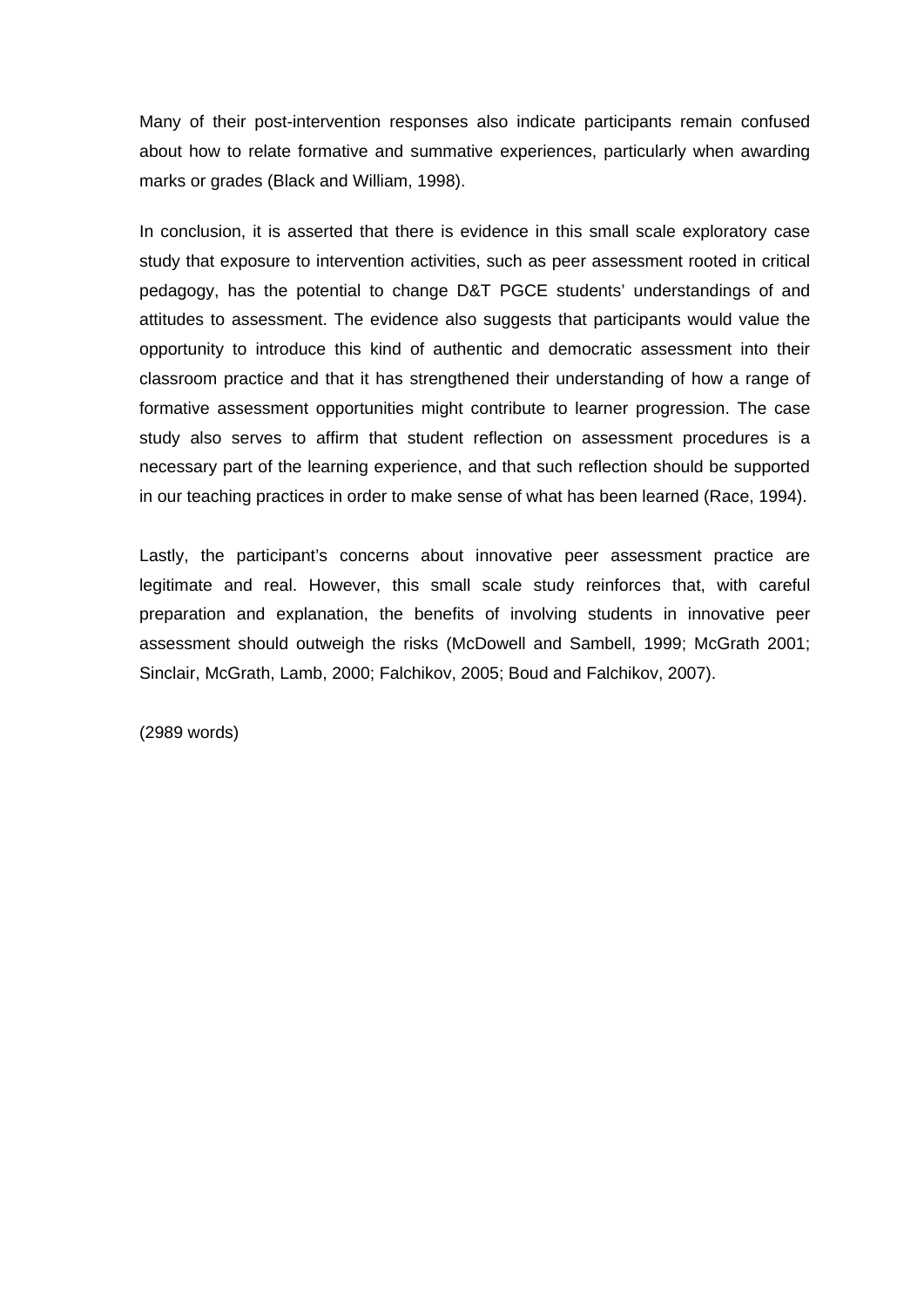#### **References**

Black, P., and Wiliam, D. (1998) Assessment and Classroom Learning, *Assessment in Education*, 5, 1: 7-74.

Boud, D. (1995) Assessment and Learning: Contradictory or Complimentary?, in P. Knight (ed.) *Assessment for Learning in Higher Education*, London: Kogan Page in association with the Staff and Educational Development Association, 35-48.

Boud, D. (2002) *Sustainable Assessment: rethinking assessment for the learning society*, Studies in Continuing Education, 22, 2: 151-167.

Boud, D. (2007) Reframing Assessment as if Learning Were Important, in D. Boud and N. Falchikov (eds.) *Rethinking Assessment in Higher Education: Learning for the longer term,* Abigndon: Routledge, 14-25.

Boud, D. and Falchikov, N. (2007) Assessment for the Longer Term, in D. Boud and N. Falchikov (eds.) *Rethinking Assessment in Higher Education: Learning for the longer term,* Abigndon: Routledge, 3-13.

Brown, S. and Knight, P. (1994) *Assessing Learners in Higher Education*, London: Kogan Page.

Cohen, L., Manion, L. and Morrison, K. (2003) *Research Methods in Education*, London: RoutledgeFalmer.

Falchikov, N. (2001) *Learning Together. Peer Tutoring in Higher Education*, London: RoutledgeFalmer.

Falchikov, N. (2005) *Improving Assessment through Student Involvement*, London: RoutledgeFalmer.

Falchikov, N. (2007) The Place of Peers in Learning and Assessment, in D. Boud and N. Falchikov (eds.) *Rethinking Assessment in Higher Education: Learning for the longer term,* Abigndon: Routledge, 128-143.

Freire, P. (1973) *Education: The Practice of Freedom*, London: Writers and Readers.

Freire, P. (1976) Literacy and the Possible Dream, *Prospects*, 6 (1), 68-71.

Glaser, B. G. and Strauss, A. L. (1967) *The Discovery of Grounded Theory*, London: Weidenfeld and Nicholson.

Goldschmid, B. and Goldschmid, M.L. (1976) Peer Teaching in Higher Education: a review, *Higher Education*, 5: 9-33.

Griffiths, M. (2003) *Action for Social Justice in Education: Fairly Different*, Buckingham: Open University Press.

Griffiths, M. (2004) *Social Justice and Spaces for Democracy*, Paper presented as part of the ESRC Seminar Series 'Democracy, Education & Methodology', Centre for Research in Education & Democracy, University of West of England, Bristol, May 2004.

Harvey, L. and Burrows, A. (1992) Empowering students, *New Academic*, Summer, 1992, 1-11.

Hounsell, D. (2007) Towards More Sustainable Feedback to Students, in D. Boud and N. Falchikov (eds.) *Rethinking Assessment in Higher Education: Learning for the longer term,* Abigndon: Routledge, 101-113.